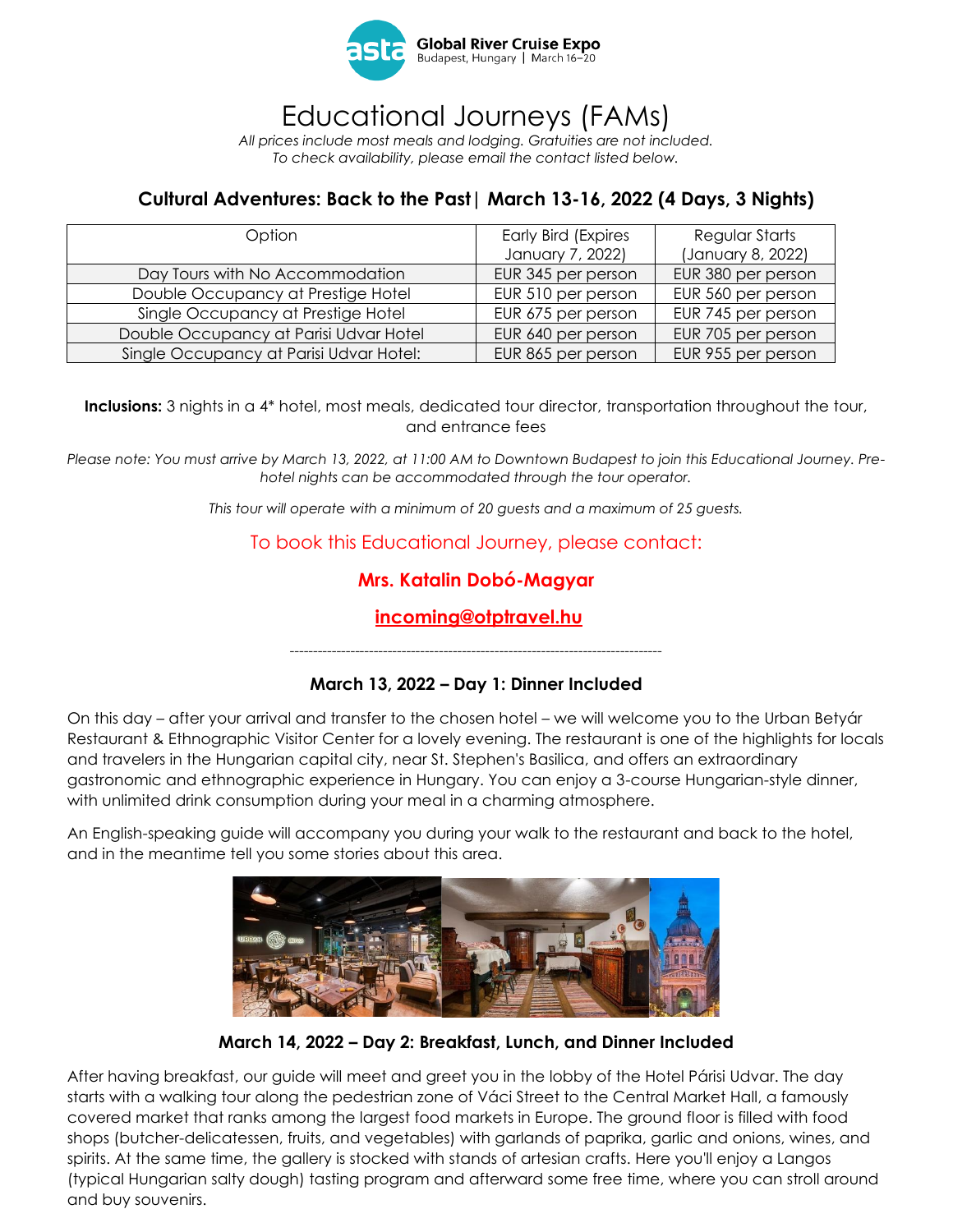

# Educational Journeys (FAMs)

*All prices include most meals and lodging. Gratuities are not included. To check availability, please email the contact listed below.*

Afterward, we'll go to a Goulash Cooking Course, combined with lunch. The Chefparade Goulash Cooking Program is always a hands-on experience. Every member of the group is involved in the cooking process, following our chef's instructions. The 3.5 hours long program contains welcome snacks and drinks and a 1.5 hour-long cooking session. The chefs say a few words about the menu and give some instructions about safety and other operational pieces of information. The teams form randomly, and every team will prepare a dish for everybody. After cooking, we'll serve your lunch, a 3 courses menu with drinks.

After lunch, we'll visit the Royal Palace of Gödöllő by coach. The rich landlord and royal treasurer built this magnificent Baroque edifice, Count Antal Grassalkovich I. in the 17th century; later, it was given to Austrian Emperor Francis Joseph as a retreat on his coronation as Hungarian King. Francis Joseph and Queen Elisabeth spent many of their summers with their children in this mansion surrounded by spacious gardens and game parks and stables. During a guided walk in the beautiful premises, you can get acquainted with the everyday life of the royal couple when they were "off duty." At the end of the program, you'll be invited to have coffee or a refreshing fruit juice in the stylish patisserie on the ground floor. After the visit, we'll transfer back to Budapest.

In the evening, you can enjoy your dinner at a befittingly vibrant and joyous restaurant located in the famous Pesti Vigadó. The restaurant invites all those who wish to experience light-hearted merriment fashioned in the 'carpe diem' style for a delicious meal. You are invited to a 3-course dinner with a glass of water, 2 glasses of wine and a cup of coffee.



**March 15, 2022 – Day 3: Breakfast, Lunch, and Dinner Included**

Discover the two stunning cities of the picturesque Danube Bend: Esztergom and Visegrád. Enjoy the beautiful landscapes and the mixture of the medieval and 19th-century atmosphere these settlements offer along the River Danube. In the early morning hours, your coach and guide await you to spend an adventurous day with you. The route takes 1.5 hours, so you will have some time to relax on the bus. After arriving in Esztergom – which once was the country's capital and is still the center of the Hungarian Catholic Church – you will meet your local guide on the top of Castle Hill, where you will spend half of your day. The program starts in the Castle of Esztergom, where you will have some fantastic surprises that music lovers will highly appreciate.

After the Castle, you will visit the largest Cathedral of Hungary, which also happens to be the burial place of famous cardinals such as József Mindszenty. You may choose to visit the Treasury of the Cathedral as well. The tour continues with a nice walk through a little hidden path called "Katzenstiege - Cat Stairs" from where you can admire the beautiful panorama. The Esztergom program ends at Prímás Pince restaurant, where you are our guest for a 2-course lunch with 2 drinks of your choice.

After lunch, you will be transferred to Visegrád – the city whose name was first mentioned in a charter dating back to 1009 – for a historical experience. After arriving, the bus will take you to the Citadel, the town's symbol, one of the most prominent and most photographed sights of the Danube Bend, dominating the top of a steep hill above the town. The top of the hill offers a breathtaking view of the Danube Bend.

After admiring the scenery, you'll participate in a Knights tournament show, a medieval program organized all year long, performed by the Saint George Knightly Order in the open-air theatre of the Lower Castle in